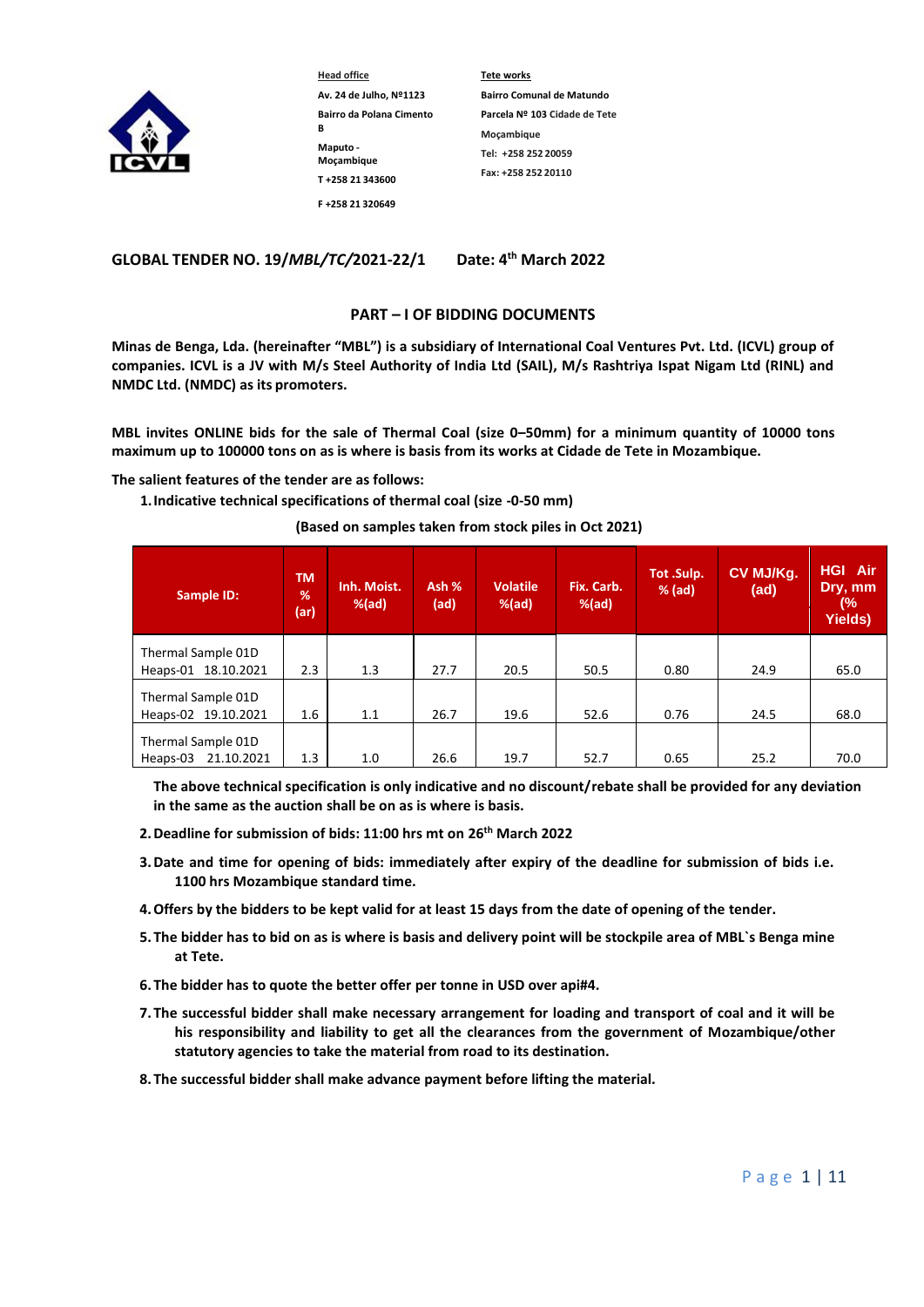# **PART – II OF BIDDING DOCUMENTS**

# **OPEN TENDER NO.** *MBL/TC/***2021-22/01 dated 4 th March 2022**

### **INSTRUCTIONS TO BIDDERS**

#### **1. Cost of Bidding**

**The Bidder shall bear all costs associated with the preparation and submission of its bid, and Minas de Benga Lda. (MBL), hereinafter referred to as "The SELLER," will, in no case, be responsible or liable or accountable for those costs, regardless of the conduct or outcome of the bidding process.**

#### **2. Content of Bidding Documents**

**The detailed specifications of the goods, bidding procedures and Agreement terms are prescribed in the Bidding Documents. The Bidding Documentsinclude:**

| $Part - I$   | Introduction                           |
|--------------|----------------------------------------|
| $Part - II$  | <b>Instructions to Bidders</b>         |
| $Part - III$ | <b>Proforma for Price Bid</b>          |
| $Part - IV$  | <b>Form of Agreement</b>               |
| Annexure – I | <b>General Conditions of Agreement</b> |

**The Bidder is expected to examine all instructions, forms, terms and specifications in the Bidding Documents. Failure to furnish all information and documents required by the Bidding Documents in every respect will be at the Bidder's risk and may result in the rejection of its Bid.**

#### **3. Clarification of Bidding Documents**

**A prospective Bidder requiring any clarification of the Bidding Documents may notify the SELLER in writing or by email to [coking.coal.clarification@icvl.co.mz](mailto:coking.coal.clarification@icvl.co.mz) and copy to Cristina.Santana@icvl.co.mz**

#### **4. Amendment of Bidding Documents**

**4.1 At any time prior to the deadline for submission of bids, the SELLER may, for any reason, whether at its own initiative or in response to a clarification requested by a prospective Bidder, modify the Bidding Documents by issuing an amendment.**

**4.2 The amendment will be put in the same website, i.e, [www.icvl.in](http://www.icvl.in/) and will form part of the tender document. BIDDERS ARE THEREFORE ADVISED TO VISIT THE WEBSITE AT REGULAR INTERVALS.**

**4.3 Where the SELLER issues an amendment within three (3) days prior to deadline for submission of bids, in order to afford prospective Bidders reasonable time in which to take the amendment into account in preparing their bids, the SELLER may at its own discretion simultaneously extend the deadline for the submission of bids by three (3) or more working days.**

### **5. Language of Bid**

**5.1 The Bid prepared by the Bidder and all correspondence and documents relating to the bid exchanged by the Bidder and the SELLER, shall be written only in the English language.**

**6. Documents comprising the Bid**

**The Bid prepared by the Bidder shall comprise the following components:**

- **a) Envelope 1 - Earnest Money ("EMD") furnished in accordance with Para 11.**
- **b) Envelope 2 – Price bid in the prescribed form.**
- **7. Submission of Bids**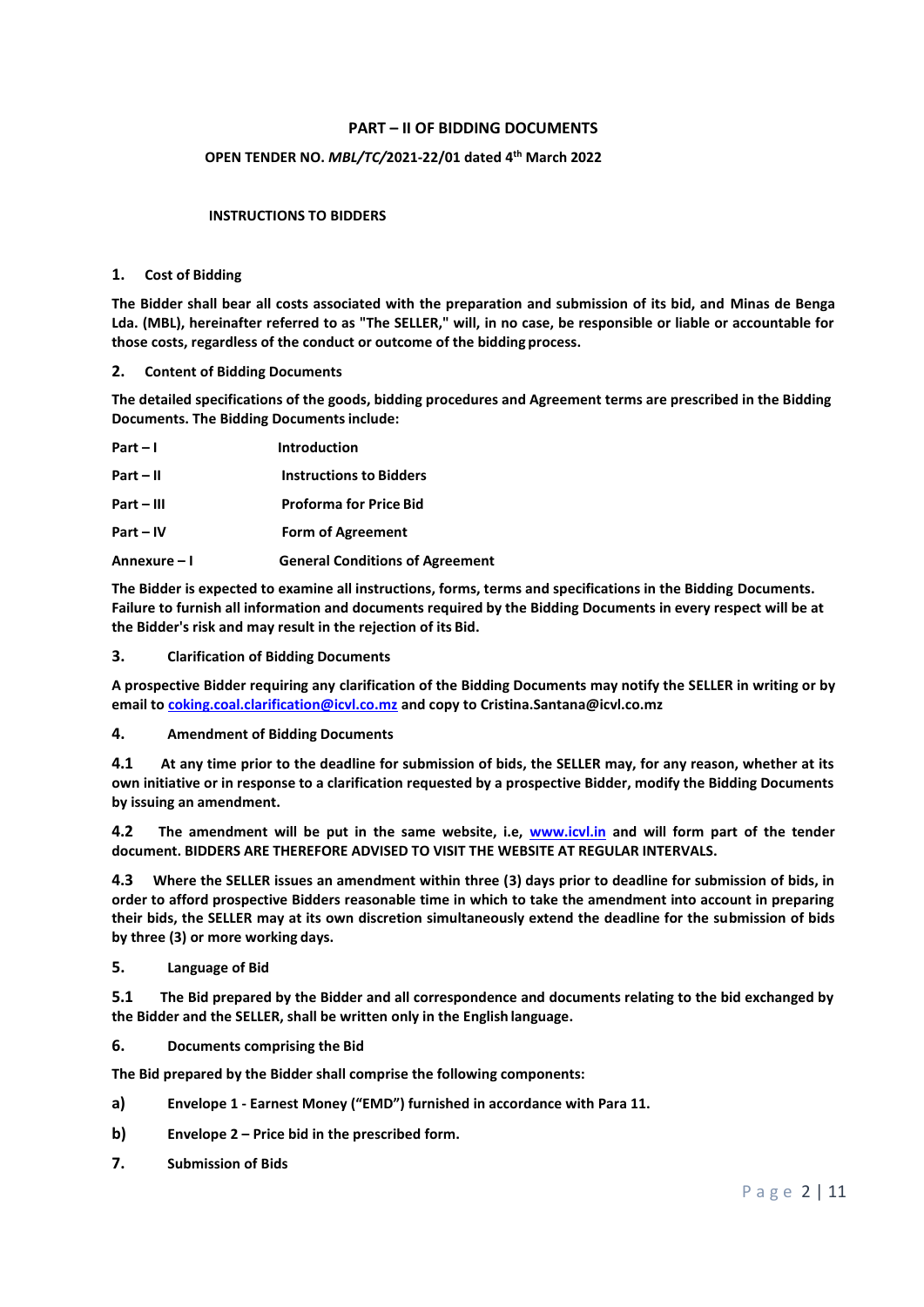**7.1 The price of Thermal Coal should be quoted using the format enclosed as Part – III of Bidding Documents, on the as is where is basis from Stockpile area of MBL`s Benga mine at TETE only.**

**7.2 Firm Discount: Discount quoted by the Bidder shall be firm during the performance of the Agreement and shall not be subject to variation on any account whatsoever.**

**8. Currency and unit of Weight**

**The Unit of Measurement (UOM) will be Metric Tonne ("MT") and the price should be quoted in United States Dollars ("USD").**

### **9. Earnest Money Deposit**

**Each bid should be accompanied by proof of transfer (SWIFT, etc.) or deposit of the Earnest Money of USD 20000/- (hereinafter also referred to as "EMD") to the bank account of MBL given below:**

| <b>Bank Name:</b>           | <b>BIM (Banco Internacional De Moçambique)</b> |
|-----------------------------|------------------------------------------------|
| <b>Branch Name:</b>         | <b>Head Office</b>                             |
| <b>Account Holder Name:</b> | Minas de Benga, Limitada                       |
| <b>Account Number:</b>      | 9090000111939                                  |
| <b>IBANNumber:</b>          | MU61SBIC2201900001119390000USD BIC             |
| (SWIFT):                    | <b>SBICMUMU</b>                                |
| Currency:                   | <b>USD</b>                                     |
| <b>Account type:</b>        | <b>Current Account</b>                         |

**9.1 The Earnest Money is required to protect the SELLER against the risk of Bidder's conduct which would warrant the security's forfeiture pursuant to Para 9.5 The Earnest Money shall not bear any interest.**

- **9.2 A Bid which is not accompanied by Earnest Money of requisite value shall be rejected by the Seller.**
- **9.3 An unsuccessful Bidder's Earnest Money will be returned to the Bidder.**
- **9.4 The successful Bidder's Earnest Money will be adjusted along with the payment for the last dispatch.**
- **9.5 The Earnest Money shall be forfeited:**
- **a) If a Bidder withdraws or modifies its Bid during the period of Bid validity specified by the Seller;**
- **b) In the case of a successful Bidder, if the Bidder fails:**
	- **(i) To sign the Agreement in accordance with Para 29; or**
	- **(ii) Lift the material in allotted time.**
- **9.6 Bidders should provide their bank details along with their bid.**
- **10. Validity of the offer**

**10.1 Each Bidder shall keep its offer firm and valid for acceptance by MBL for a minimum period of 15 days from the date of tender opening.**

**10.2 In exceptional circumstances, prior to expiry of the original Bid validity period, the SELLER may solicit the Bidder's consent to an extension of the period of Bid validity. The request and the responses thereto shall be made in writing or by email. In such a case the validity of the EMD provided under Para 12 shall also be suitably extended. A Bidder may refuse the request without forfeiting its EMD. A Bidder granting the request will not be required nor permitted to modify its Bid.**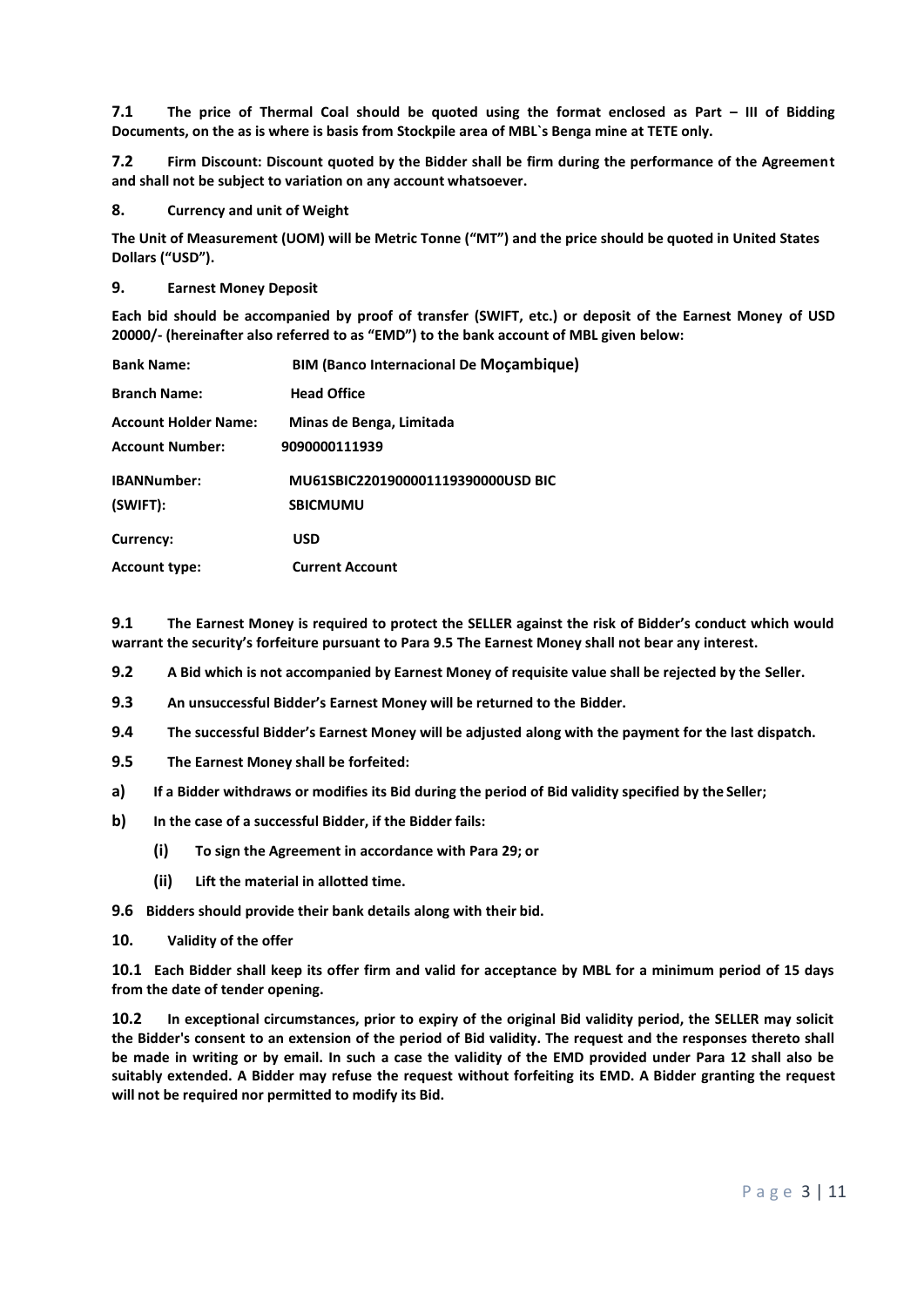- **11. The Bidder shall prepare one (1) copy of the Bid (i.e., Part 1 – EMD and; Part 2 – Price Bid).**
- **12. Each page will be numbered consecutively, referring to the total number of pages comprising the entire part, at the top right-hand corner of each page.**
- **13. Each page of the offer should be signed and stamped by the authorized officer(s) of the Bidder.**
- **14 Each Bidder should ensure that the aforesaid conditions for submission of Bids are duly complied with.**
- **15. Complaints**
- **15.1 The Bidder, if feel aggrieved, may raise complaint / pass on information, if any, to: MD &**

**CEO, ICVL MOZAMBIQUE;**

- **16. Submission of Bids**
- **16.1 Bids shall be submitted electronically only**
- **16.2 The detailed offer shall be submitted in two (2) parts:**

### **PART 1: EARNEST MONEY**

**Should contain the proof of submitting the Earnest Money as per Para 9**

### **PART 2: PRICE BID**

**Only duly filled in Price Bid should be submitted as per the prescribed proforma enclosed as Part – III of the Bidding documents. Price Bid proforma should not contain any conditions, otherwise the Bid will be rejected and EMD will be forfeited.**

**In two (2) separate mails one each for EMD and Price Bid.**

**16.3 The Bidder shall submit EMD & Price Bid in separate e-mails with the subject clearly mentioning about "EMD (Part-1)" or "PRICE BID (Part-2)", so as to avoid opening of Price Bid before commercial scrutiny.**

**On the e–mail containing EMD, the Bidder will write "EMD (PART-1) "OFFER IN RESPONSE TO OPEN TENDER NO.**  *MBL/TC2***/2021-22/1** *'Bidder´s Short Name' Dated* **26th MARCH 2022 "and on the e–mail containing price bid the Bidder shall write "PRICE BID (PART-2) "OFFER IN RESPONSE TO OPEN TENDER NO.** *MBL/TC2***/ 2021-22/01 dated 26th MARCH 2022** *'Bidder´s Short Name'* **The Price Bid shall be sent in password protected PDF file. The password shall only be provided when MBL asks for the same from the Bidder at the time of opening of the PriceBid.**

**16.4 Price will be quoted as the Discount per tonne in USD over API#4 average price of 2 weeks immediately prior to actual dispatch. The figure shall be rounded off to 2 decimals.**

**16.5 The price quoted shall be firm for the contract duration and will be governed by pricing mechanism as per clause 16.6**

**16.6 Pricing Mechanism.**

**16.6.1 The bidder shall quote Discount USD (rounded off to 2 Decimals) per Metric Tonne over API#4.**

**16.6.2 For the purpose of API#4, Argus/McCloskey´s Coal price Index Report shall be used.**

**16.6.3 The API#4 price considered for reference shall be average of two week's prices immediately prior to the week in which Dispatch / Delivery takes place. Henceforth this price shall be called "Base Price". Base Price is rounded up to two decimals place.**

**16.6.4 The discount given by the Bidder at Annexure 2 of the document shall be subtracted from the "Base Price" to arrive at selling price. .**

**16.6.5 Applicable Taxes will be charged extra. At present IVA is levied at 17% on localsales.**

**If the bidder claims exemption from IVA necessary clearance from the Tax authorities should be provided by the bidder, else IVA at applicable rate shall be charged.**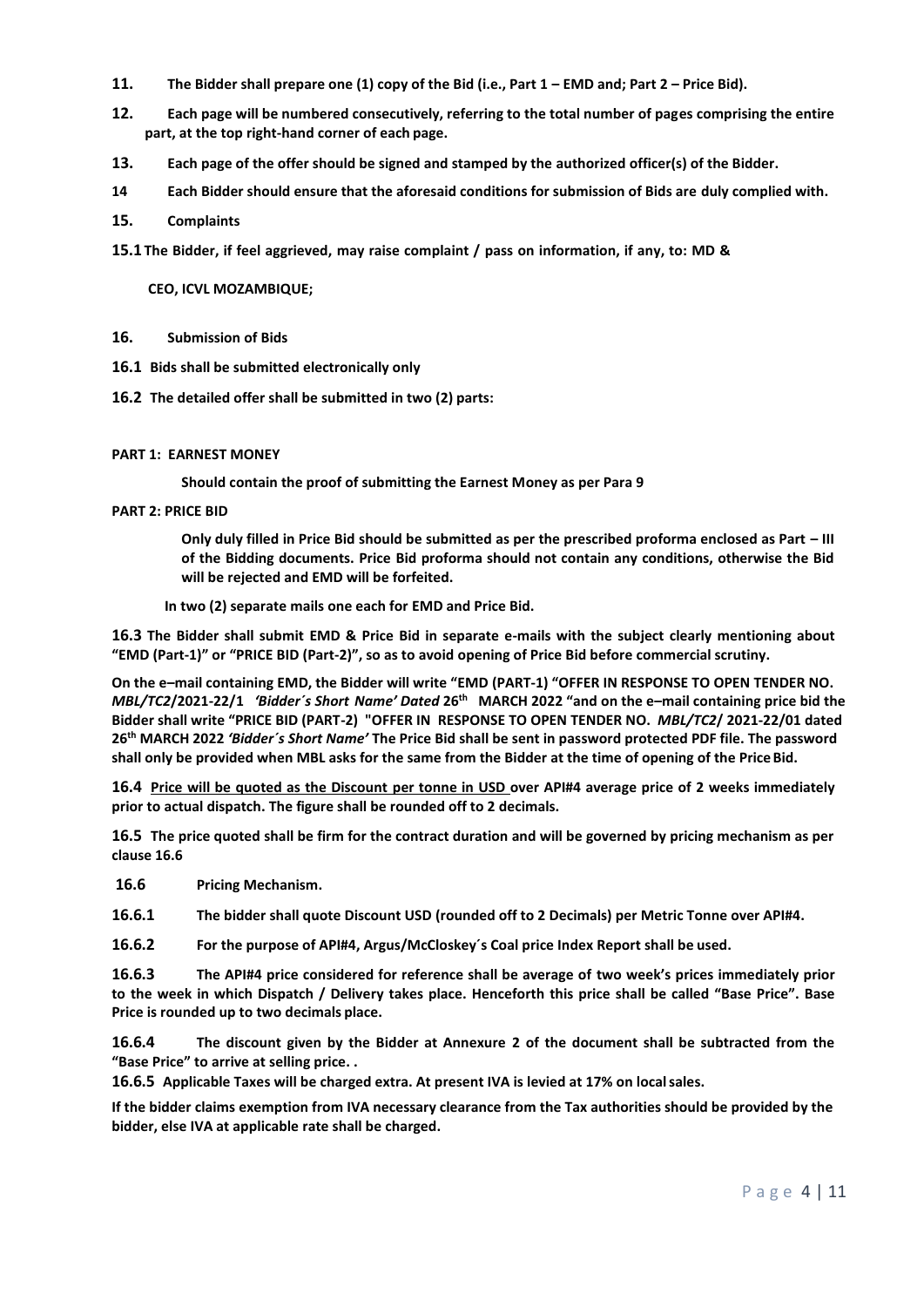**17. Deadline for Submission of Bids**

**17.1 Bids must be received by the SELLER at the electronic mail address specified above well within 1100 Hrs (Mozambique Standard Time) on 26th March 2022.**

**18. Late Bids**

**Any bid received by the SELLER after the deadline for submission of Bids will be rejected.**

**19. Modification and Withdrawal of Bids**

**19.1 The Bidder may modify or withdraw its Bid after the Bid's submission, prior to the deadline prescribed for submission of Bids, provided that written notice of the modification or withdrawal is received by the SELLER to [\(coalsales.tender@icvl.co.mz](mailto:coalsales.tender@icvl.co.mz) )**

**19.2 A withdrawal notice may be sent by email and received before the deadline for submission of Bids [\(coalsales.tender@icvl.co.mz](mailto:coalsales.tender@icvl.co.mz) )**

**19.3 No Bid may be modified subsequent to the deadline for submission of Bids.**

**19.4 No Bid may be withdrawn in the interval between the deadline for submission of Bids and the expiration of the period of Bid validity specified by the Bidder on the Bid Form. Withdrawal of a Bid during this interval shall result in the forfeiture of EMD.**

**19.5 In case of multiple bids by the same Bidder, the latest one shall only be considered.**

**A.Bid Opening and Evaluation**

**20. Opening of Bids by SELLER**

**20.1 The SELLER will open (Part 1-EMD) immediately after expiry of the deadline for submission of the Bid, as specified hereinabove.**

**20.2 The part II of the bids will only be opened in case of Bidders who have complied with EMD requirements.**

**21. Clarification of Bids**

**The SELLER may, at its discretion, ask the Bidder for a clarification of its Bid.**

**22. Preliminary Examination of Bids**

**22.1 The SELLER will examine the Bids to determine whether they are complete, whether required sureties have been furnished and whether the Bids are generally in order.**

**22.2 The SELLER may waive any minor infirmity or non-conformity or irregularity in a Bid which does not constitute a material deviation, provided such waiver does not prejudice or affect the relative ranking of any Bidder.**

**23. Evaluation and Comparison of Bids**

**23.1 The Bids shall be compared on the basis of Discount offered. The bidders quoting Minimum discount shall be declared as the Highest Bidder (H1)**

**23.2 If there is a discrepancy between words and figures, the amount in words will prevail.**

**24. Contacting the SELLER**

**24.1 Any effort by a Bidder to influence the SELLER in the SELLER's Bid evaluation, Bid comparison or**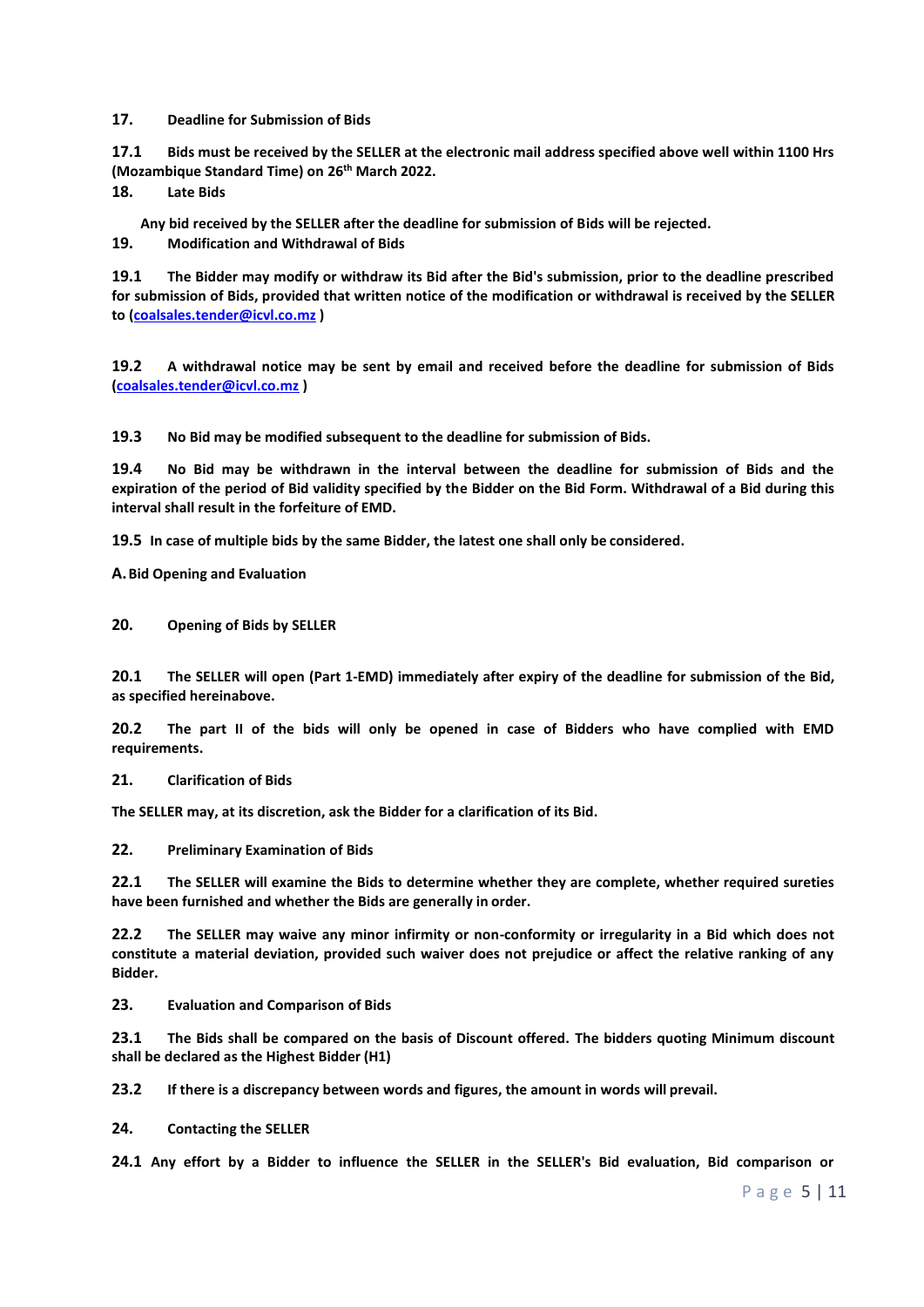**Agreement award decision may result in the rejection of the Bidder's Bid.**

### **25. Award Criteria**

**From the successful Techno-Commercial Bids, the highest Bidder shall be declared based on the lowest discount quoted. The SELLER will award the Agreement to the successful Techno-Commercial Bidder who's Bid has been determined as the highest Bid.**

### **26. SELLER's right to vary quantities at time of Award**

**The SELLER reserves the right to award a quantity more or less than the offered quantity, for the purpose of completion of shipment, without any change in unit prices or other terms & conditions.**

- **27. The SELLER reserves the right to accept any Bid in full or in part, or to reject any Bid or all Bids.**
- **28. Notification of Award**
- **28.1 The notification of award will constitute the formation of the Agreement.**
- **29. Signing of Agreement**

**29.1 Within 5 (Five) business days from the date of receipt of the Notification of Award from MBL, the successful Bidder will send the signed and accepted scanned copy of the Agreement through email, followed by the original through hand delivery or through secured express courier.**

**29.2 In the event of failure by the successful Bidder to send the signed and accepted scanned copy of the Agreement through email, within 5 (five) business days of the date of receipt of the Notification of Award, MBL shall be entitled to forfeit the EMD (Ernest Money Deposit) furnished by the successful Bidder and to immediately terminate the Agreement formed as per the terms of clause 28.1, and consequently to award the Agreement to the next highest bidder.**

### **30. Action for misrepresentation/ submission of false documents**

**All the information/ documents furnished with the bid are liable for verification and in case of misrepresentation/ fraud noticed at any stage, the SELLER shall take action such as non-consideration of bid/ termination of order along with forfeiture of EMD. SELLER shall also be entitled to proceed for banning/ suspend business dealings as per rule/ norm. Decision of the SELLER in such case shall be final and binding.**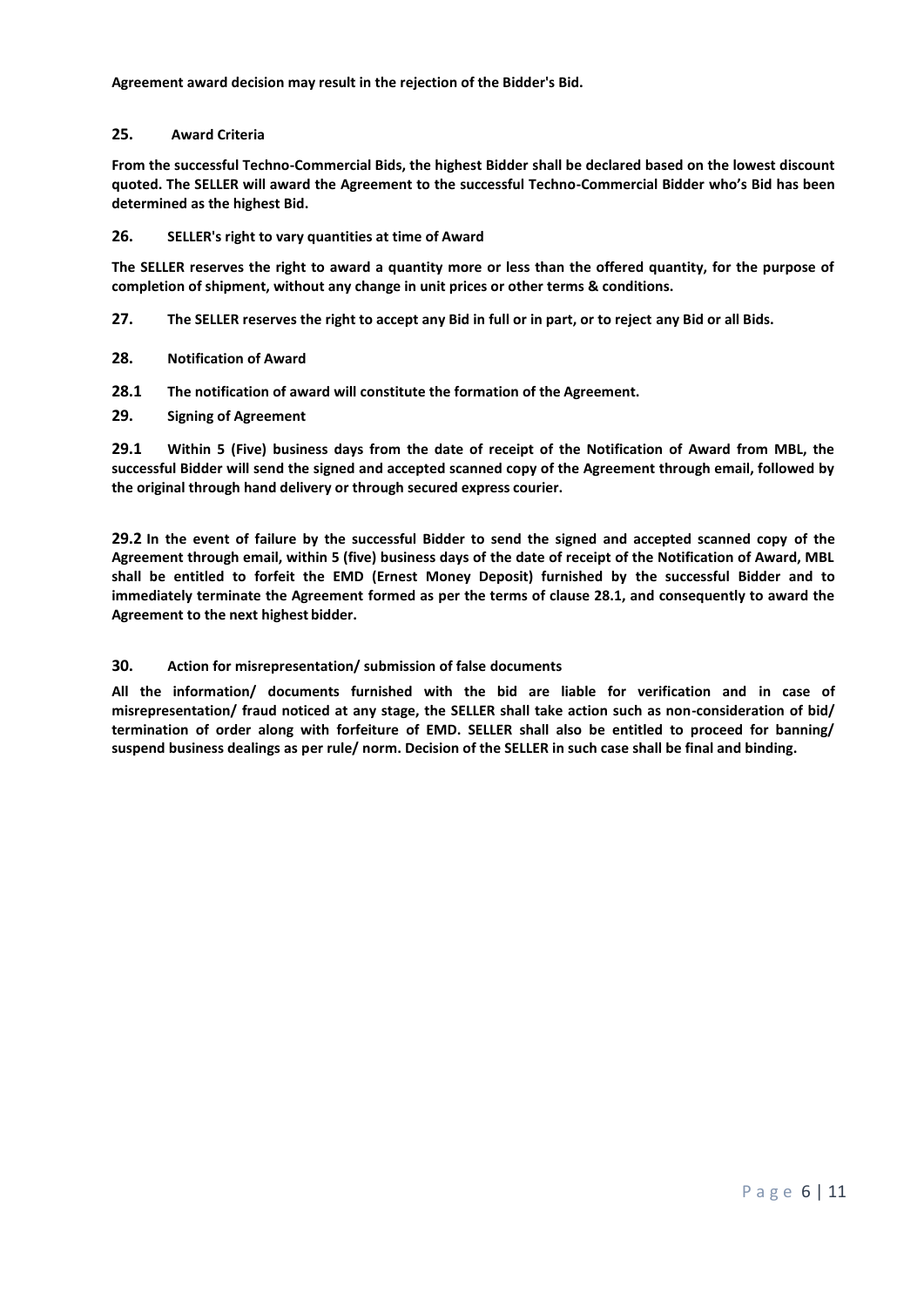### **PART – III OF BIDDING DOCUMENTS**

### **OPEN TENDER NO.** *MBL/TC/***2021-22/01 dated 4 Th March 2022**

### **PROFORMA FOR PRICE BID**

**(The price is to be quoted on as is where is basis only for delivery from MBL, Tete)** 

| 1. |                                                                                  |                                                                                                   |
|----|----------------------------------------------------------------------------------|---------------------------------------------------------------------------------------------------|
| 2. | Address                                                                          |                                                                                                   |
| З. | <b>Thermal Coal from Benga Mine, Mozambique</b>                                  |                                                                                                   |
| 4. | <b>Discount per Metric Tonne over API#4:</b><br>(in figures as well as in words) | $USS$                                                                                             |
|    |                                                                                  | United States dollars                                                                             |
|    | mine at TETE only).                                                              | (Discount has been quoted over API#4, to be dispatched from Thermal Coal dump area of MBL's Benga |
| 5. | <b>Quantity offered:</b>                                                         | :  MT                                                                                             |
|    | (in figures as well as in words)                                                 |                                                                                                   |

**NAME & SIGNATURE OF THE AUTHORISED SIGNATORY OF THE BIDDER**

## **(NAME OF THE BIDDER)**

**Note: No conditions shall be mentioned in this Format. Any conditional offer is liable for rejection and forfeiture of EMD.**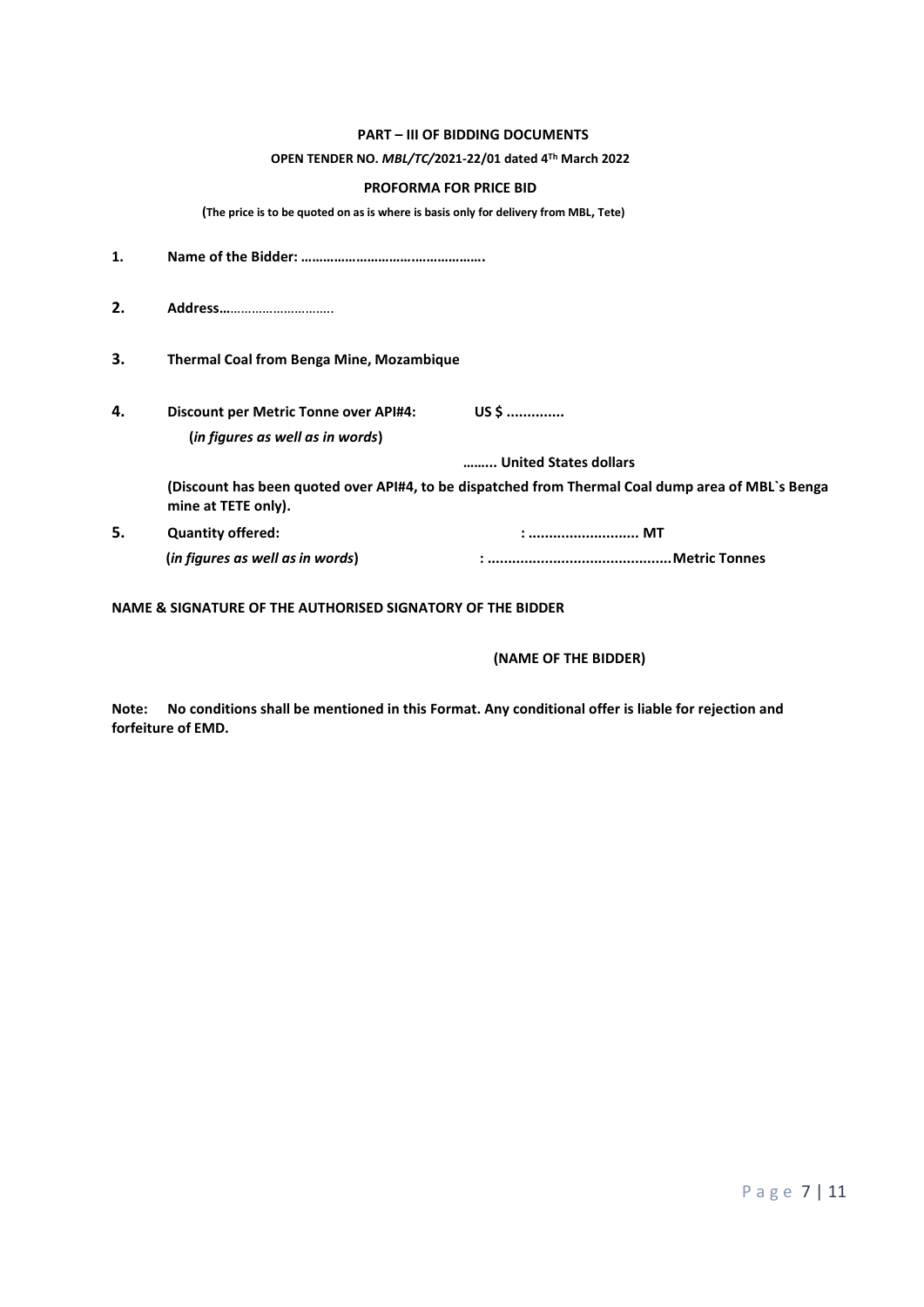### **PART – IV OF BIDDING DOCUMENTS**

# **OPEN TENDER NO.** *MBL/TC2/***2021-22/01 dated 4 th March 2022**

## **FORM OF AGREEMENT FOR THE SUPPLY OF THERMAL COAL ON AS IS WHERE IS**

### **BASIS AT DUMP AREA OF MBL`S BENGA MINE IN TETE**

**AGREEMENT NO DATED: / /**

### **AGREEMENT FOR SALE AND PURCHASE OF Thermal Coal**

**This Agreement made this \_ day of two thousand and between M/s. ,a Company incorporated in and having**  its Registered Office at **the actual contract of the set of the set of the set of the set of the set of the set of the "PURCHASER" <b>and the set of the set of the set of the set of the set of the set of the set of the set o (which term or expression unless excluded by or repugnant to the context shall include its successors and permitted assigns) of the FIRST PART, and Minas de Benga Limitada, a Company incorporated in Mozambique under the Laws of Mozambique, having its registered office at Av. 24 de Julho, 4º Piso, No. 1123, Maputo, Mozambique, hereinafter called the "SELLER", (which term or expression unless excluded by or repugnant to the context shall include its successors and permitted assigns) of the SECOND PART.**

**WHEREAS acting on such representation of the PURCHASER and other commercial consideration, the PURCHASER has agreed to buy Thermal Coal from the SELLER and the SELLER has agreed to supply the said Thermal Coal on the price and other terms & conditions contained herein in this Agreement and according to the Tender Documents as per the Open Tender No. MBL/TC2/***2021-22/01* **dated 5 th March 2022**

**NOW THIS AGREEMENT WITNESSETH as follows:**

**CLAUSE 1: MATERIALS, QUANTITY, QUALITY AND DELIVERY PERIOD**

**1.1 The SELLER shall sell and the PURCHASER shall buy a total quantity of ........... ( ) Metric Tonne ( ), subject to a tolerance of plus or minus 10 % (ten percent) at PURCHASER's option including shipping tolerance, of Thermal Coal, hereinafter referred to as the MATERIALS.**

**1.2 For the purpose of this Agreement, the delivery period shall be reckoned as from to . The SELLER reserves the right to postpone the deliveries up to**

**without any additional financial liability to the SELLER.**

**CLAUSE 2: PRICE**

**2.1 The price of the MATERIALS shall be API#4 average of 2(two) weeks, price immediately prior to actual dispatch T. The price shall be as per clause 16.4, Part II of the bidding document.**

**2.2 The discount quoted shall be firm and shall not be subject to any escalation for any reason, whatsoever, until the completion of delivery of the entire Agreement quantity within the agreed delivery period**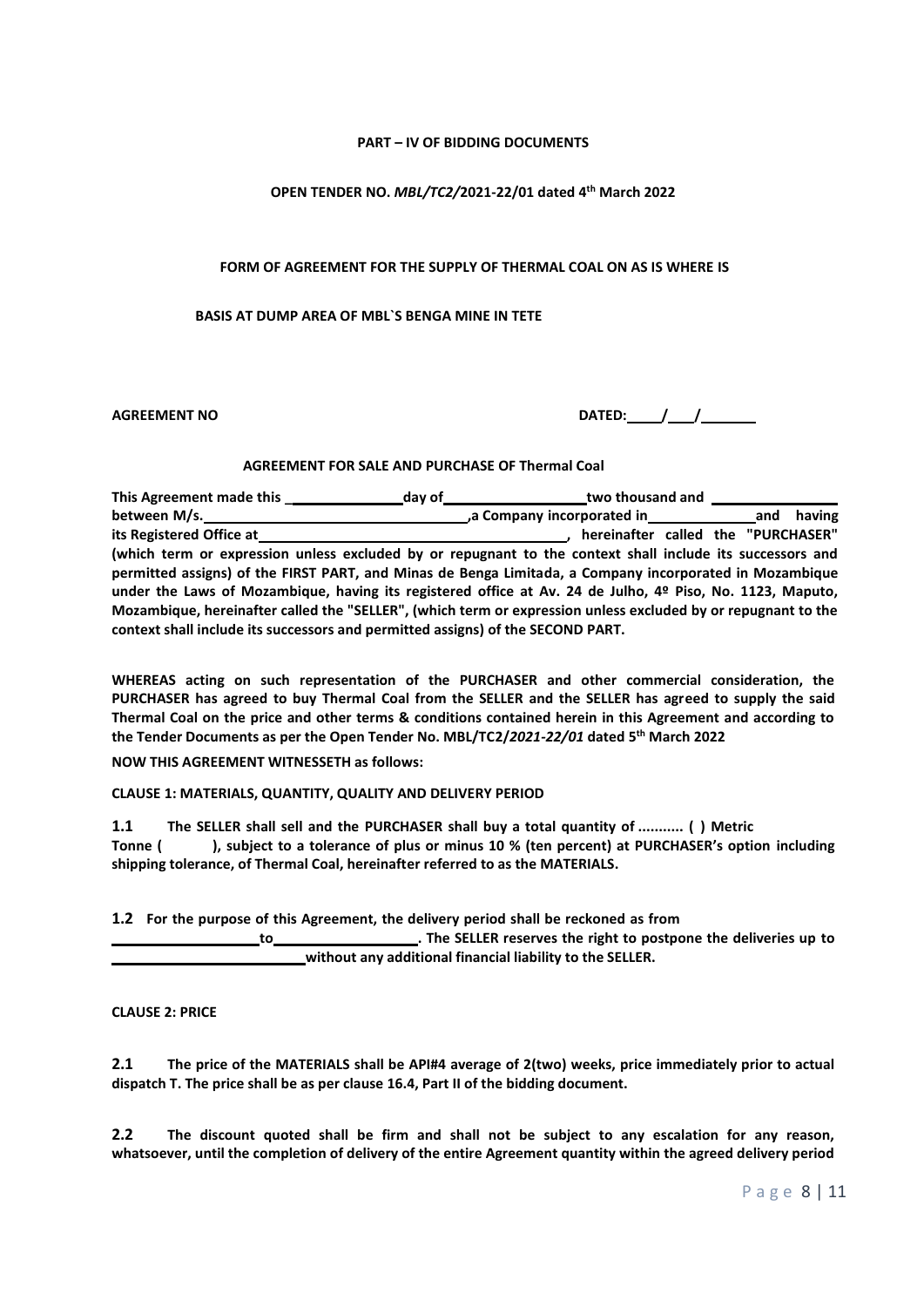**with such extensions as might be mutually agreed upon between the SELLER and the PURCHASER.**

**CLAUSE 3: GENERAL CONDITIONS OF AGREEMENT (GCA)**

**This Agreement is subject to the terms & conditions contained in the General Conditions of Agreement (hereinafter referred to as "GCA") annexed to this Agreement (Annexure–I) which shall form an integral part of this Agreement. In case of any conflict between GCA and any provision hereinabove, the provision contained hereinabove shall prevail over "GCA".**

**CLAUSE 4: SECURITY DEPOSIT**

**4.1 The EMD of the successful bidder shall be converted into security deposit.**

**4.2. After the last shipment, the Security Deposit amount will be refunded to the PURCHASER, after adjustment, if any required.**

**4.3 The Security deposit shall be forfeited in case of breach of any conditions of the Agreement.**

**CLAUSE 6: LEGAL ADDRESS OF PARTIES REGISTERED OFFICE**

|  | <b>THE PURCHASER</b> |
|--|----------------------|
|  |                      |

#### **THE PURCHASER THE SELLER**

**………………… Minas de Benga, Limitada Av 24 de Julho, 4º Piso, No. 1123, Bairro da Polana, Cimento B, Maputo, Moçambique.**

### **ADDRESS FOR CORRESPONDENCE**

**1. ………………… THE PURCHASER**

**2. Minas de Benga, Limitada THE SELLER General Manager (Procurement & Sales)**

**ICVL Training Centre Bairro Comunal de Matundo, Parcela No. 1049 Estrada Nacional No. 103 Tete, Moçambique**

**ANNEXURE – I**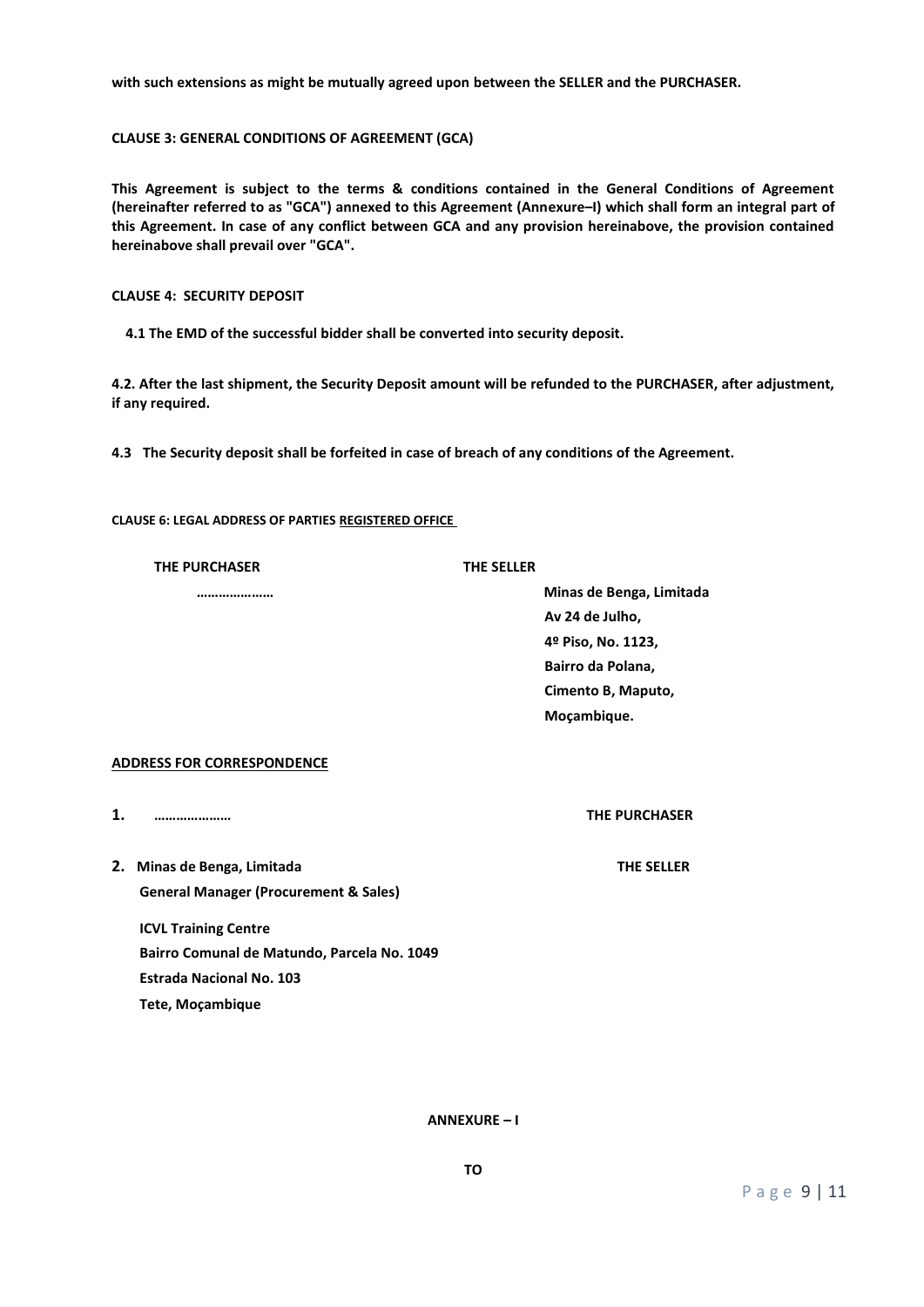**AGREEMENT No DATED**

## **GENERAL CONDITIONS OF AGREEMENT (GCA)**

- **1. The coal shall be lifted on as is where is basis (Only indicative quality of Thermal coal has been mentioned).**
- **2. The Purchaser shall, at his own expense, arrange for suitable insurance cover for the MATERIALS delivered by the SELLER.**
- **3. The purchaser shall pay in advance before lifting the material. Payment currency in case of Export shall be USD and in case of local sale (within Mozambique) it shall be MZN. The Advance amount to be deposited as per the bank details which shall be provided in the Proforma Invoice for remittance of the amount in advance. The Rate of Exchange for USD to Metical's shall be considered as on the Date of depositing the payment to ICVL account.**
- **4. Any additional Tests, Certificates, documents, etc, required by the PURCHASER, may be directly obtained from the concerned agencies, in consultation with the SELLER. Any additional charges/Fees that need to be paid on this account, has to be paid directly by the PURCHASER to such agencies.**
- **5. The Purchaser will arrange its own truck (s) for taking delivery at MBL's Benga mine premises at Tete, Mozambique.**
- **6. The terms of delivery of the MATERIALS shall be as per Annexure – 2, which shall constitute an integral part of this Agreement.**
- **7. The PURCHASER shall lift the full contracted quantity as per schedule, unless agreed by MBL, failing which the EMD shall be forfeited.**